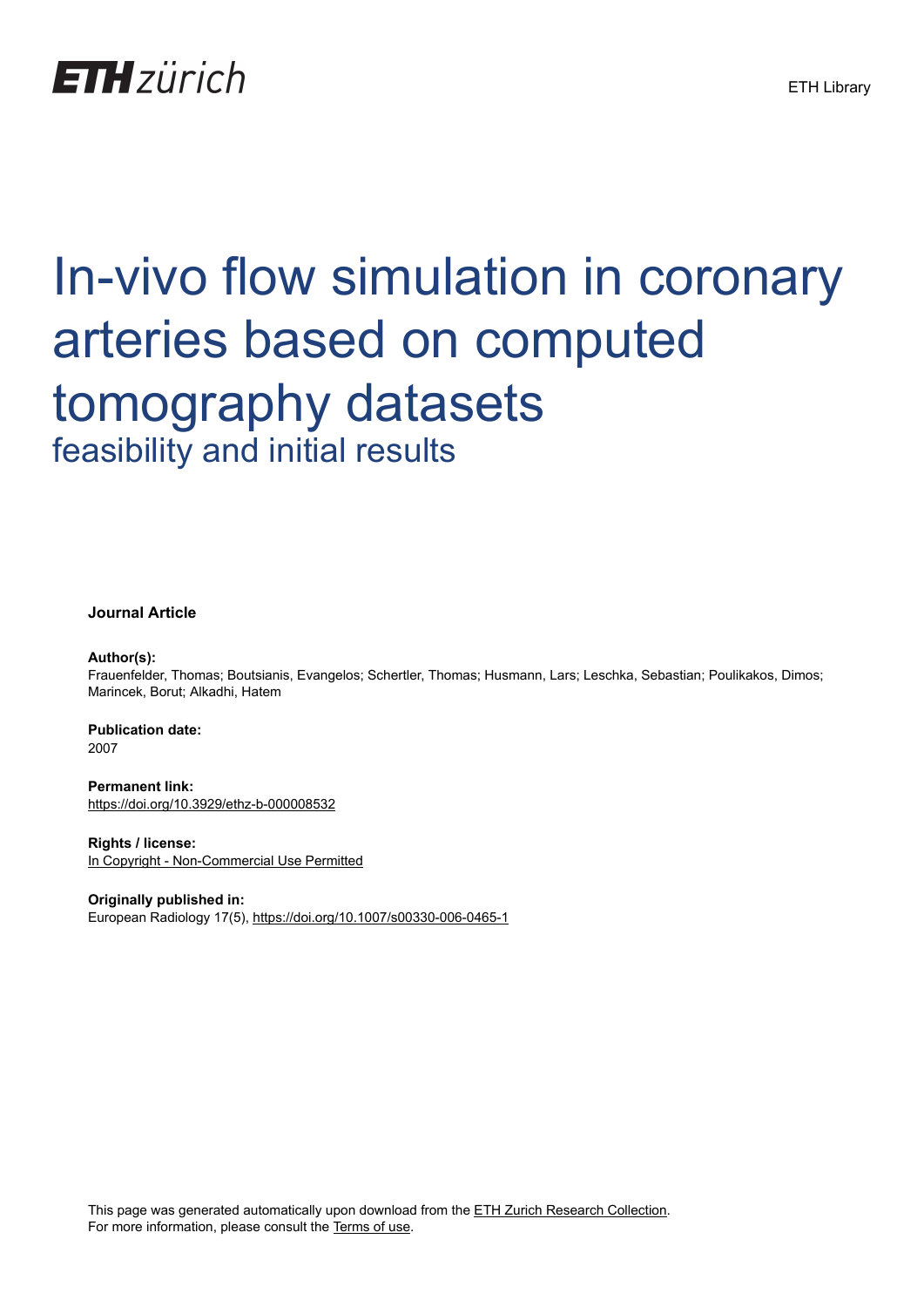Thomas Frauenfelder Evangelos Boutsianis Thomas Schertler Lars Husmann Sebastian Leschka Dimos Poulikakos Borut Marincek Hatem Alkadhi

Received: 15 March 2006 Revised: 8 August 2006 Accepted: 25 August 2006 Published online: 24 October 2006  $\oslash$  Springer-Verlag 2006

T. Frauenfelder  $(\boxtimes)$   $\cdot$  T. Schertler  $\cdot$ L. Husmann · S. Leschka · B. Marincek . H. Alkadhi Department of Medical Radiology, Institute of Diagnostic Radiology, University Hospital Zurich, Raemistrasse 100, CH-8091 Zurich, Switzerland e-mail: thomas.frauenfelder@usz.ch Tel.: +41-1-2559383 Fax: +41-1-2554443

E. Boutsianis . D. Poulikakos Laboratory of Thermodynamics in Emerging Technologies, ETH Zurich, Zurich, Switzerland

#### Introduction

In daily clinical routine, coronary artery disease (CAD), defined as a diameter stenosis larger than 50% on coronary angiograms, is usually considered to be severe enough to cause myocardial ischemia and, therefore, is regarded to be a candidate for revascularization procedures. As a corollary, mismatch between the detection of ischemia using myocardial perfusion measurements and angiographic results has usually been attributed to the inherent inaccuracies of the non-invasive tools. However, a number of studies have indicated that the simple mechanistic concept of diameter reduction in epicardial coronary

Abstract The purpose of this paper was to non-invasively assess hemodynamic parameters such as mass flow, wall shear stress (WSS), and wall pressure with computational fluid dynamics (CFD) in coronary arteries using patient-specific data from computed tomography (CT) angiography. Five patients (two without atherosclerosis, three with atherosclerosis) underwent retrospectively electrocardiogram (ECG) gated 16-detector row CT using ECG-pulsing and geometric models of coronary arteries were reconstructed for CFD analysis. Blood flow was considered laminar, incompressible, Newtonian, and pulsatile. The mass flow, WSS, and wall pressure were quantified and flow patterns were visualized. The wall pressure continuously decreased towards distal segments and showed pressure drops in stenotic segments. In coronary segments without atherosclerotic wall

changes, WSS remained low, even during phases of high flow velocity, whereas in atherosclerotic vessels, the WSS was elevated already at low flow velocities. Stenoses and post-stenotic dilatations led to flow acceleration and rapid deceleration, respectively, including a distortion of flow. Areas of high WSS and high flow velocities were found adjacent to plaques, with values correlating with the degree of stenosis. CFD provided detailed mass flow measurements. CFD analysis is feasible in normal and atherosclerotic coronary arteries and provides the rationale for further investigation of the links between hemodynamic parameters and the significance of coronary stenoses.

Keywords Computational flow simulation · Coronary arteries · Hemodynamics

In-vivo flow simulation in coronary arteries based on computed tomography datasets: feasibility and initial results

> arteries leading to myocardial ischemia is incomplete [[1,](#page-9-0) [2](#page-9-0)]. Current data, rather, suggests that coronary atherosclerosis is a precondition but may not itself be sufficient to produce ischemic heart disease, and that factors such as the pathobiology of the plaque, the development of collateral circulation, and coronary blood flow play an additional and crucial role in the pathophysiology of myocardial ischemia [[3\]](#page-9-0). Because several investigations have reported that the apparent percent stenosis on coronary angiograms shows no correlation with hemodynamic measurements of blood flow [[1,](#page-9-0) [4](#page-9-0)], the assessment of hemodynamic parameters in adjunct to coronary artery morphology appears intriguing. Moreover, increasing evidence has accumulated that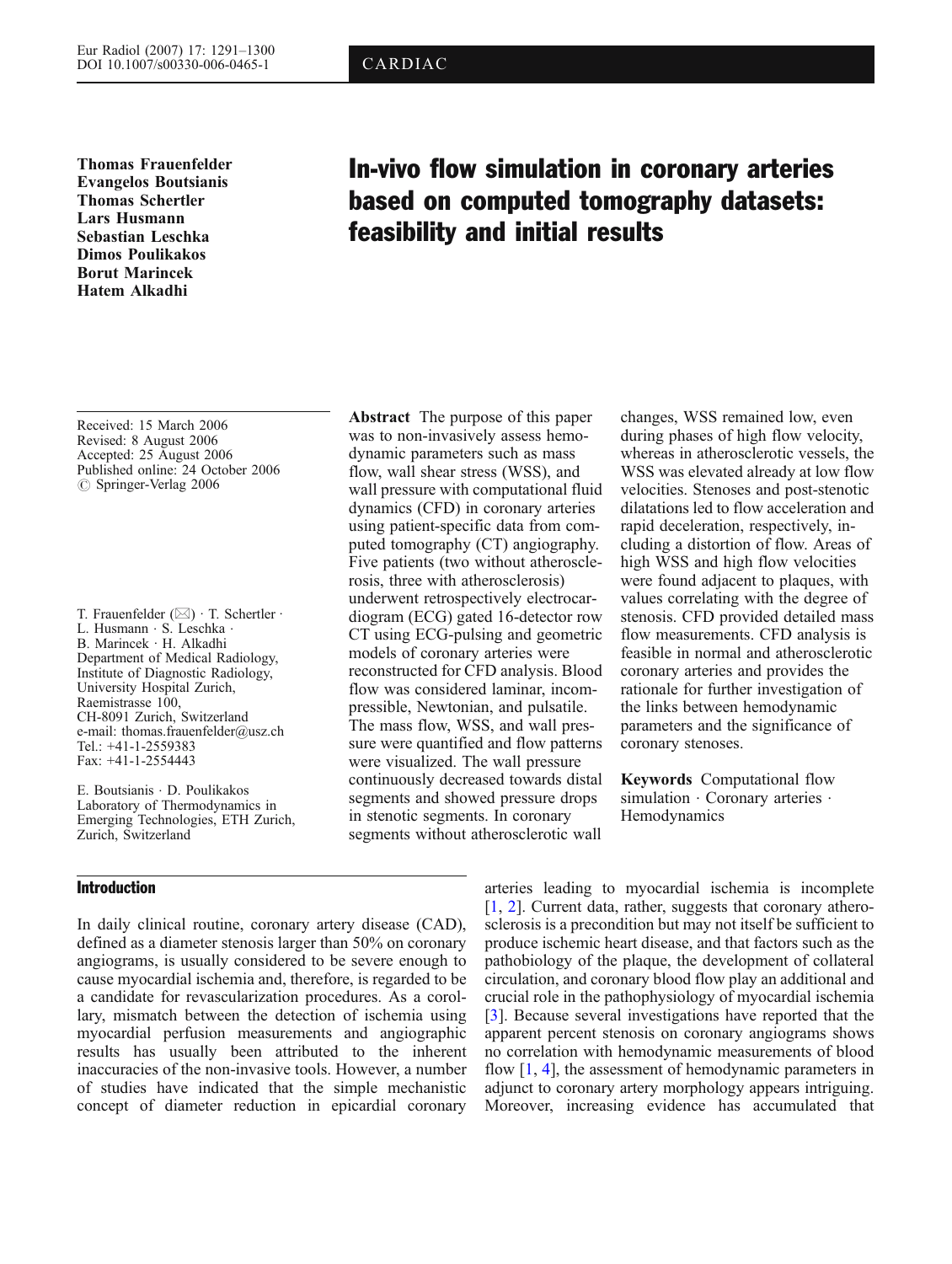hemodynamic factors such as wall pressure and wall shear stress (WSS) promote the process of atherosclerotic plaque formation  $[5, 6]$  $[5, 6]$  $[5, 6]$ .

Hemodynamic flow assessment in coronary arteries is usually performed with intravascular Doppler ultrasound by measuring local velocities [[6](#page-9-0)]. Even if these data enable a hemodynamic characterization of stenosis severity, the introduction of an ultrasound-catheter into the lumen is an invasive procedure, leads to flow disturbances, and the results of such measurements are, therefore, often difficult to interpret [[7](#page-9-0)]. An alternative means for invasive flow measurements is presented by the calculation of models in which blood flow can be virtually simulated, a method that is called computational fluid dynamics (CFD). In fact, several in vitro studies [[8](#page-9-0)–[13\]](#page-9-0) and some in vivo investigations [\[10,](#page-9-0) [12,](#page-9-0) [14](#page-9-0)] have shown that CFD allows reliable physiologic blood flow simulation and measurements of WSS, wall pressure, and mass flow. A requisite for obtaining reliable results from coronary CFD is to use exact anatomical models [\[10\]](#page-9-0), which, today, are provided by multi-detector row computed tomography (CT). The three-dimensional (3D) reconstruction of coronary arteries from CT datasets has been shown to be more accurate than corresponding 3D reconstructions obtained from conventional angiography combining two simultaneously captured two-dimensional (2D) views [\[10,](#page-9-0) [15](#page-9-0)]. The purpose of this study was to simulate pulsatile blood flow in coronary arteries using CFD based on geometric models from CT datasets in five patients and to measure the WSS, wall pressure, and mass flow and visualize flow patterns both in the absence and presence of coronary plaques.

#### Materials and methods

Computed tomography data acquisition

Five patients (two female, three male; mean age  $57.3\pm$ 7.9 years; age range 47–66 years) underwent cardiac CT on a 16-detector row scanner (Sensation 16, Siemens Medical Solutions, Forchheim, Germany) using the following parameters: detector collimation  $16 \times 0.75$  mm, gantry rotation time 0.37 s, pitch 0.38, tube potential 120 kV, tube current time product 400 mAs. A bolus of 150 ml iodinated contrast material (iodixanol, Visipaque 320, 320 mg/ml, Amersham Health, Buckinghamshire, UK) followed by 30 ml saline solution was continuously injected into a right antecubital vein via a 18–20-gauge catheter at a flow rate of 5 ml/s. Bolus tracking was performed with a region of interest (ROI) in the ascending aorta, and image acquisition was automatically started 5 s after signal attenuation reached a threshold of 140 HU. All patients received β-blockers as part of their baseline medication at the time of the CT scan; no additional β-blockers were administered prior to CT.

Synchronized to the electrocardiogram (ECG), CT data sets were retrospectively reconstructed throughout the cardiac cycle in 5% steps of the R-R interval with a slice thickness of 1 mm and an increment of 0.5 mm using a medium soft-tissue convolution kernel (B30f). The percent phase indicates the beginning of the respective interval. The adaptive cardio volume approach was used for image reconstruction [\[16](#page-9-0)] and ECG-pulsing was applied to reduce radiation exposure [\[17](#page-9-0)]. Similar to a previous study [[18](#page-9-0)], the reconstruction phase providing the best image quality with the lowest degree of motion artifacts was determined by two radiologists in consensus and was used for further post-processing. The study protocol was approved by the local ethics committee and written informed consent was obtained from all patients.

#### Geometric reconstruction

Axial CT images were digitally processed to extract geometrical contours representing the coronary vessel walls. The lumen of the coronary arteries of the five patients was semi-automatically segmented using a commercially available software package (Amira 3.1, TGS, Belgium). In regions of reduced arterial opacification, segmentation was manually complemented. The outflows (i.e., the end of the branches) and inflows (i.e., the ostium) of the vessels were separately marked to allow the definition of boundary conditions. As a next step, an unstructured surface mesh of triangles was generated covering the segmented volume using the marching cube algorithm [[19](#page-9-0)]. Manual smoothing and low-pass spatial filtering was then applied to further reduce fine-scale surface irregularities. The final model depicted the real 3D geometry of the coronary arteries (Fig. [1\)](#page-3-0). Geometric computational models were subsequently built with computational meshes of 800,000–1,000,000 tetrahedral cells for the entire models, representing a spatial resolution of 0.15 mm. The number of elements per cross-section was 150 to 200, depending on the vessel diameter. Only one model per patient was reconstructed. This model was used for pulsatile blood flow simulations for the entire cardiac cycle.

Model assumptions and boundary conditions

The flow for the simulation was considered transient, 3D, incompressible, and laminar (based on the low Reynolds number of approximately 300 for small vessels) [[11](#page-9-0)]. Corresponding to standard values from the literature [[20](#page-9-0)], the blood was assumed to be Newtonian with a viscosity of 0.0037 Pas and a density of  $1060 \text{ kg/m}^3$ . The walls were taken as solid and stiff, and a zero-velocity boundary condition was assumed for the walls, corresponding to a no-slip condition. Compared to other flow simulations, it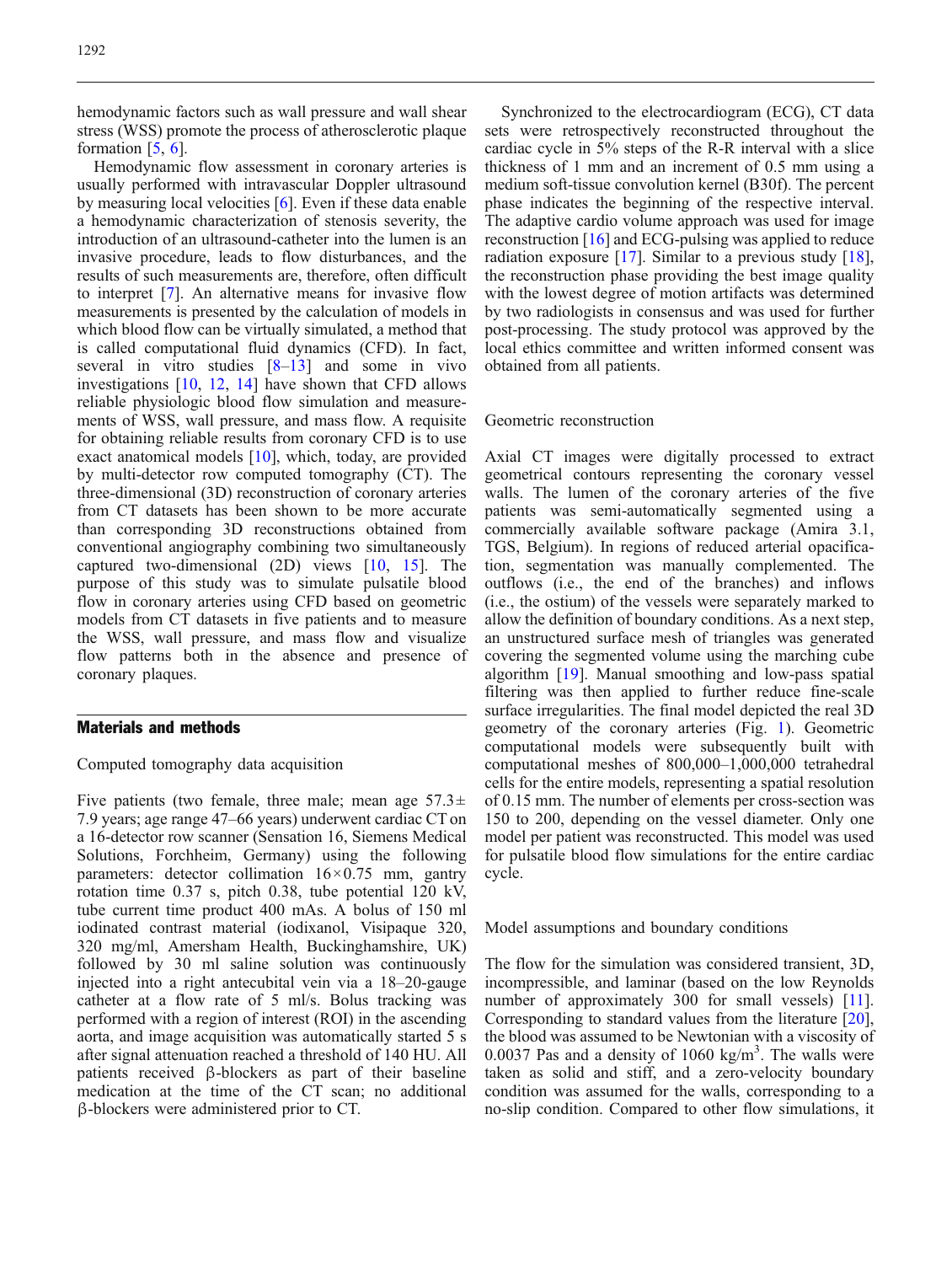<span id="page-3-0"></span>

was renounced to elongate the inlet part, which is usually done for a full development of the fluid with a parabolic velocity shape. Therefore, the inlet is identical to the real coronary ostium and every point at the inlet has identical flow parameters, including direction and velocity. The flow velocity profile at the different inlets was based on standard data reflecting the physiologically pulsatile, biphasic blood flow from the ascending aorta into the coronary arteries [[21](#page-9-0), [22](#page-9-0)] (Fig. [2\)](#page-4-0).

#### Computational fluid dynamics

A threshold value of 0.5% has been adopted for the maximum permissible change in the numerically calculated values of wall pressure, WSS, and flow velocities within the flow domain. The FIDAP software (Fluent Corp., Darmstadt, Germany) was used to carry out the simulation by solving Navier-Stokes equations. This software has been evaluated for steady flow in a previous study and has been employed for the simulation of flow in the aorta [[23](#page-9-0), [24](#page-9-0)]. The calculated flow variables were flow velocities, WSS, and wall pressure. The FIELDVIEW software (Version 11.0, Intelligent Light, Lyndhurst, NJ) was used for the visualization of flow patterns, the quantification of WSS and wall pressure, and for the measurement of mass flow at selected sites.

#### **Results**

Mean heart rates during CT scanning in the five patients were  $64\pm11$  bpm (range 52–78 bpm). The percent phase providing the best image quality was found between 45– 60% of the R-R interval for the right coronary artery (RCA) and between 55–70% for the left main artery (LMA), left anterior descending artery (LAD), and left circumflex artery (LCX). All coronary arteries larger than 1.5-mm vessel diameter could be adequately visualized (see example in Fig. 1). Three patients showed atherosclerotic wall changes of their coronary arteries with five significant stenoses (i.e., >50% luminal diameter reduction) in four segments, that were later confirmed by conventional invasive angiography. Two patients had no evidence of coronary artery disease (i.e., no fibrous, lipomatous, or calcified plaques, no evidence of positive remodeling, and no diameter stenoses).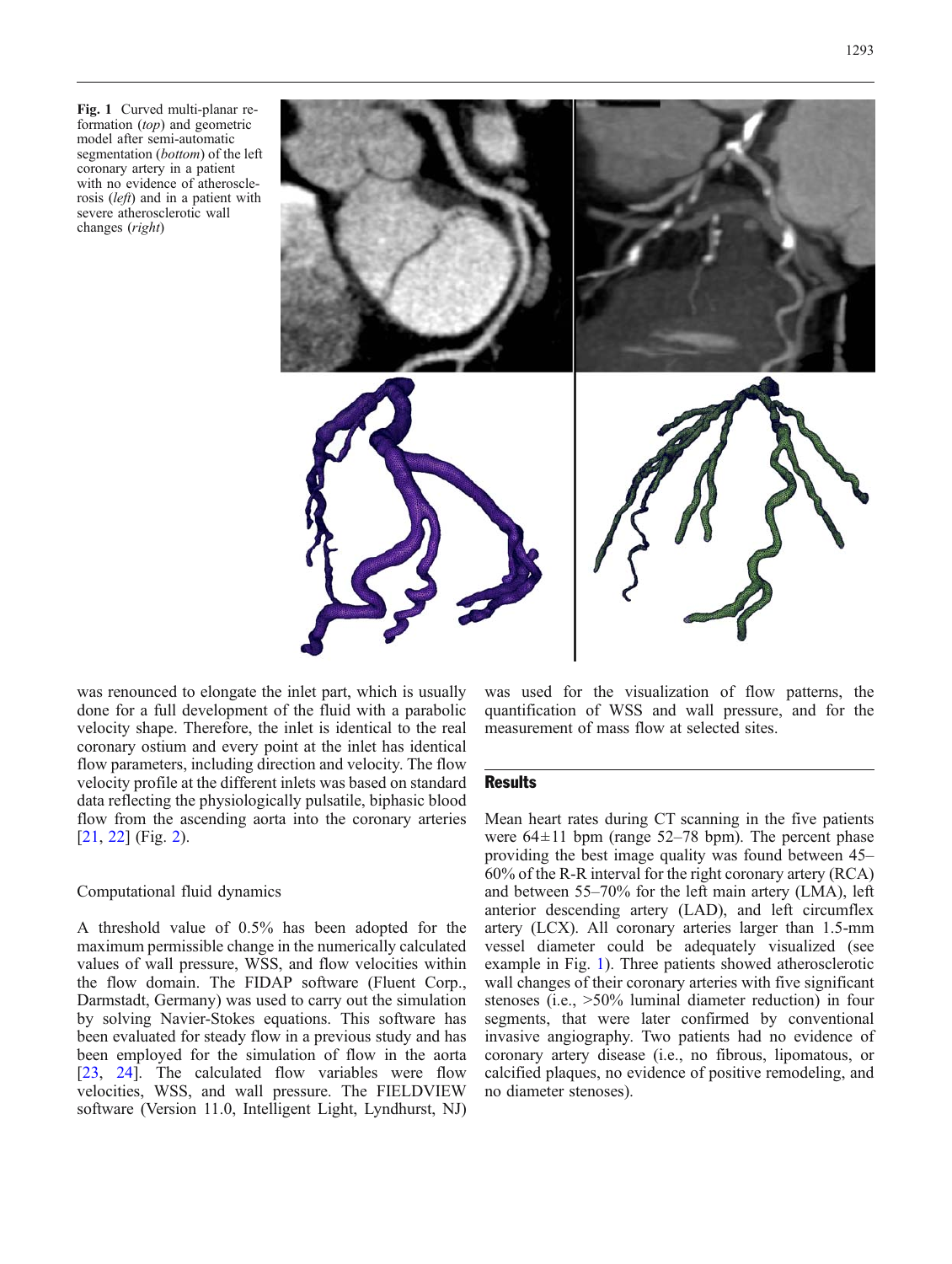<span id="page-4-0"></span>Fig. 2 Flow velocities throughout one cardiac cycle used as the input function at the ostium of the left main artery (LMA) and right coronary artery (RCA). Values are based on measurements from the literature [[21,](#page-9-0) [22\]](#page-9-0)



Input function for pulsatile blood flow

#### Mass flow

The mean mass flow, measured after simulation, through the left and right coronary artery in the two patients without arteriosclerosis was 3.55 ml/s (range 3.21–3.71 ml/s) and 2.97 ml/s (range 2.51–3.31 ml/s), respectively, whereas the mean mass flow through the left and right coronary artery in the three patients with arteriosclerosis was 3.16 ml/s (range 2.91–3.36 ml/s) and 2.41 ml/s (range 2.25–2.71 ml/s), respectively. Quantification of mass flow through the LMA, LAD, and LCX, and the instantaneous history of blood flux through each of the outlets in a patient without evidence of coronary atherosclerosis and in a patient with significant stenosis at the origin of the LAD are demonstrated in Fig. [3a](#page-5-0). The distribution of pulsatile flow could be determined by using this mass flow curve at each time-step of the cardiac cycle. In the patient with coronary arteriosclerosis, the mass flow calculations revealed that about 67% of the total blood inflow was directed through the LCX, about 28% through the LAD, and 5% through the ramus intermedius. The high percentage of mass flow through the LCX can be explained by the significant stenosis at the origin of the LAD. In contrast, the mass flow through the LAD and LCX was almost equal (LAD 46%, LCX 54%) in the patient without significant stenosis. The effects of pulsatility damped from the origin of the right and left coronary artery towards distal segments, as the flow progressed further downstream and eventually reached a quasi steady capillary bed value.

#### Wall pressure and wall shear stress

The change of WSS throughout the cardiac cycle highly correlated to flow velocities. The WSS characterizes the forces that longitudinally act on the vessel wall. These forces were high when the blood flow parallel to the wall was fast. The maximum WSS spatial variation was approximately 15.8 Pa, whereas the corresponding maximum wall pressure drop reached 188 Pa. The value of the wall pressure drop is a fair estimate of the pressure head needed to drive the flow through the various branches of the coronary tree. The existence of a stenosis increased the required pressure difference for an identical amount of blood flow. The average WSS ranged from 0.01 Pa to 1.63 Pa for minimum and maximum inflow, respectively. These values were within the baseline value of 2 Pa that were suggested for most arteries in various species [\[25](#page-9-0)]. In every patient, the wall pressure decreased towards the periphery of the coronary artery tree. It gradually decreased in non-atherosclerotic segments, whereas the wall pressure was slightly elevated in immediate pre-stenotic segments due to the funnel-like geometry. The wall pressure dropped inside the stenoses as blood flow velocity increased (Law of Bernoulli). In the post-stenotic segments, the wall pressure continued to gradually drop towards the most distal segments (Fig. [3](#page-5-0)b).

Comparing hemodynamic changes throughout a cardiac cycle between a normal (Fig. [4](#page-6-0)) and an atherosclerotic vessel (Fig. [5](#page-7-0)) revealed that the arteriosclerotic wall contains more regions with WSS variations. Whereas in normal coronary arteries the WSS remained low during phases of high flow velocity, the WSS was elevated in arteriosclerotic vessels, even at low flow velocities. Parallel to the changes of WSS, the flow pattern was more variable and inconsistent in arteriosclerotic vessels. Stenoses and post-stenotic dilatations have led to acceleration and rapid deceleration, respectively, including a distortion of flow. No vortices were found in any atherosclerotic vessel. In coronary segments with no evidence of coronary artery disease, small areas of increased WSS were found, which may indicate regions of early plaque formation initializing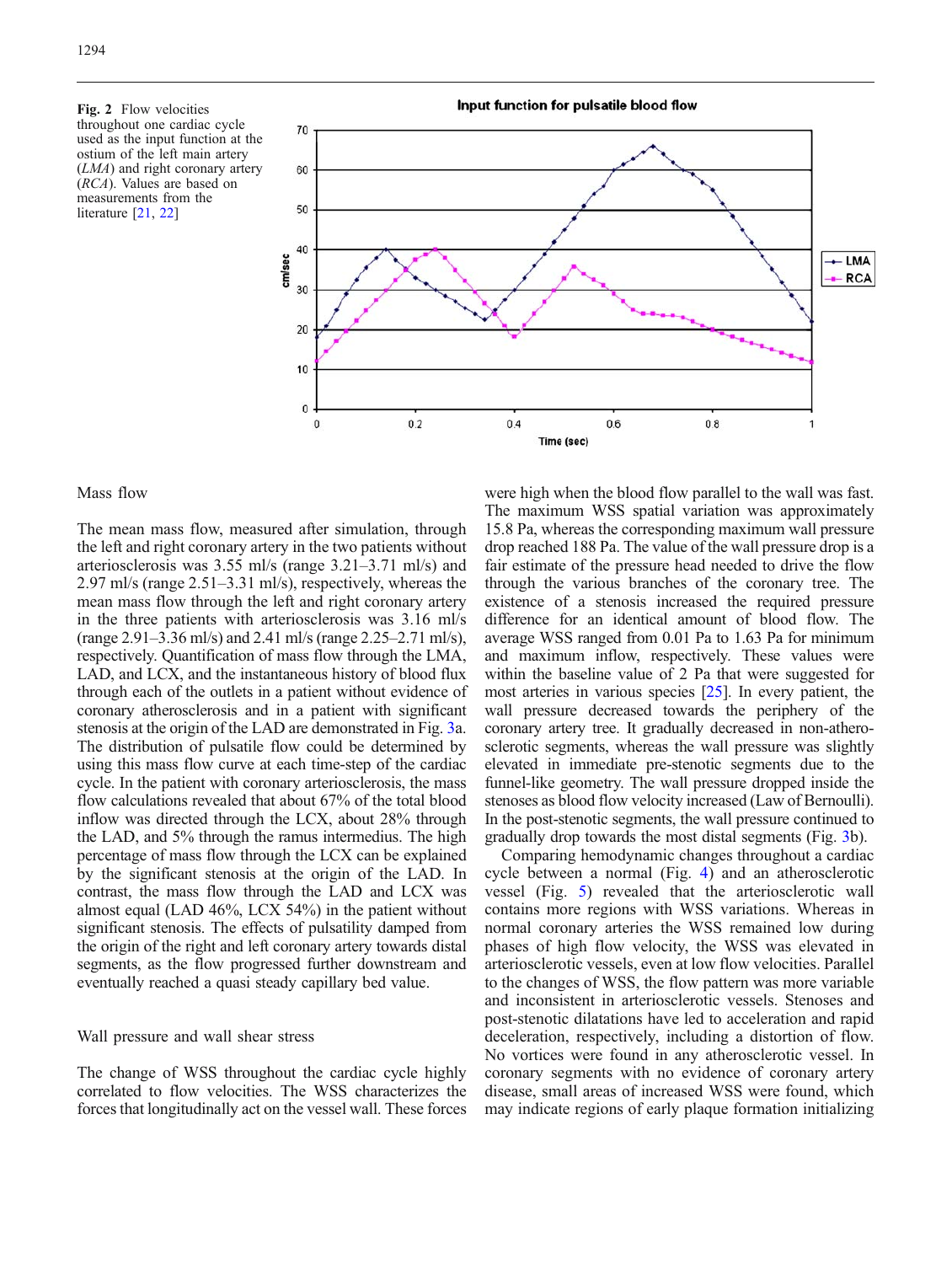<span id="page-5-0"></span>

Fig. 3 a Measured mass flow values (in ml per second) at defined points in the left main artery (LMA), left anterior descending artery  $(LAD)$ , left circumflex artery  $(LCX)$ , and in the ramus intermedius in a patient without atherosclerosis (left) and a patient with atherosclerosis (right). The mass flow shows no significant difference between the LAD and LCX in the normal coronary arteries. In the patient with significant stenosis at the origin of the LAD, a reduced mass flow distal of the stenosis and a higher absolute mass flow value in the LCX is demonstrated. b Color-coded wall shear stress (Pa) and wall pressure (Pa) in the same two patients with non-

atherosclerotic coronary arteries  $(left)$  and in the patient with significant stenosis at the origin of the left anterior descending artery (LAD) (right) at mid-diastole. In the normal vessel, the wall pressure gradually drops towards distal segments and no region with high wall shear stress is found. In the atherosclerotic vessel, the wall pressure drops at the site of the stenosis and wall shear stress significantly increases. Some additional areas of elevated wall shear stress correlate to atherosclerotic segments. Quantitative values can be assessed by reference to the scales

the vicious circle of arteriosclerosis. However, no early atheromas could be visualized in these areas, which may be due to the limited spatial and temporal resolution of the 16 detector row CT scanner used in this study.

#### **Discussion**

The invasiveness and the risk of conventional coronary angiography forced clinicians to conceive non-invasive tests to optimize the selection of candidates for catheter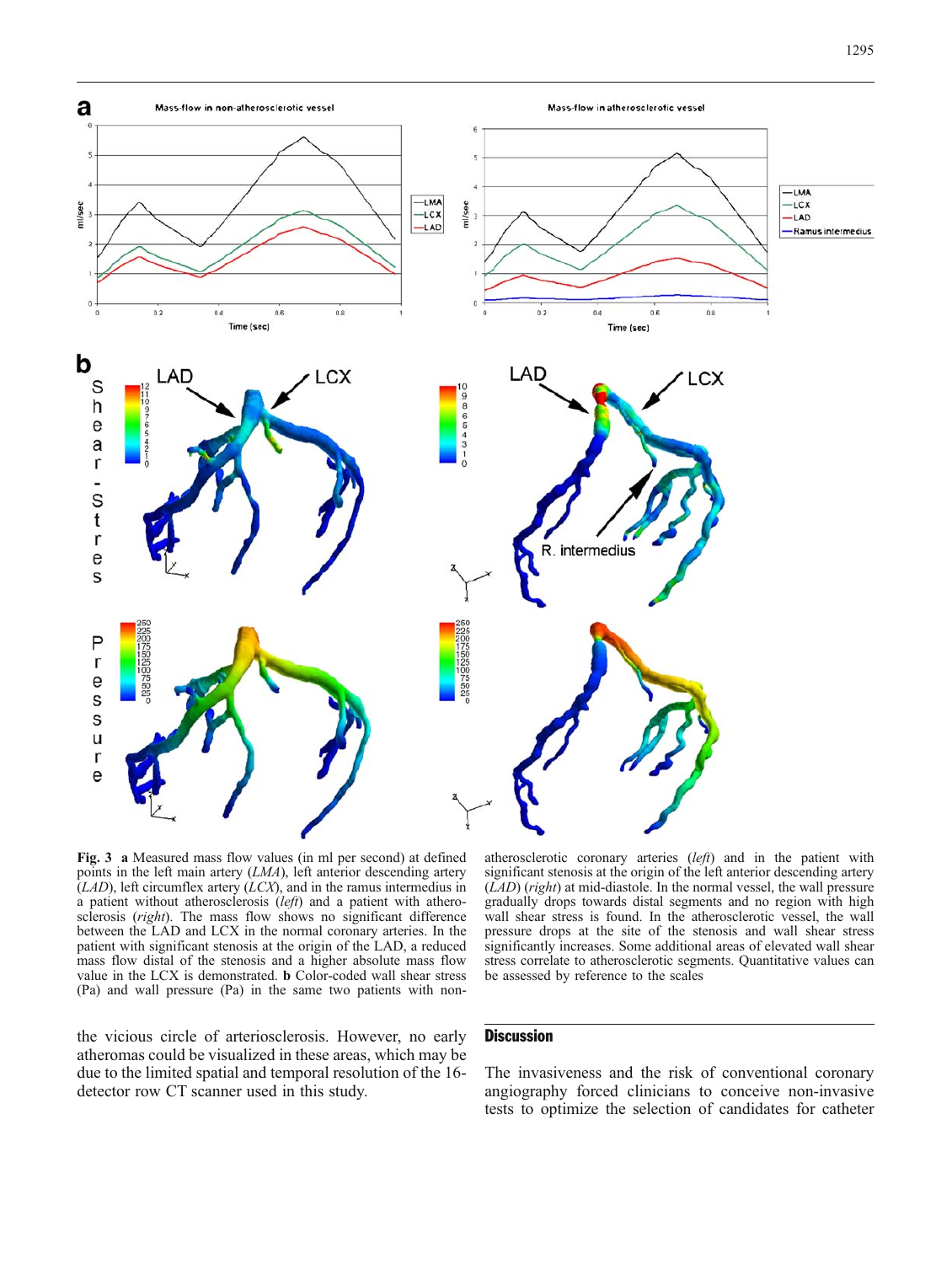<span id="page-6-0"></span>

Fig. 4 Velocity-coded streamlines (m/s), wall shear stress (WSS, Pa), and wall pressure (Pa) in a non-atherosclerotic coronary bifurcation at three different time-steps of the cardiac cycle. The flow pattern is smooth and the wall shear stress remains low, even at high velocities. Note the small foci of elevated WSS in the middle

segment of the left circumflex artery  $(LCX)$ , possibly indicating regions of early atherosclerotic intimal changes. The wall pressure gradually decreases. Quantitative values can be assessed by reference to the scales

angiography. Through the use of these non-invasive methods, knowledge has been accumulated which indicated that the detection of myocardial ischemia provides independent and complementary information to coronary artery morphology [\[26\]](#page-9-0), that patients with less than 50% diameter stenoses may be at relatively high risks of developing clinical events [[27\]](#page-9-0), and that the angiographic degree of stenosis is a poor predictor of subsequent culprit lesions [\[28\]](#page-9-0). Therefore, the degree of epicardial stenosis represents only one factor responsible for a reduction in coronary blood flow reserve in patients with clinical symptoms, and a

stenosis incapable of producing angina in one patient may result in severe functional limitation in another [[29](#page-9-0)]. Nowadays, multi-detector row CT coronary angiography provides the most accurate non-invasive means to visualize and characterize the epicardial coronary artery tree with sensitivity values for the detection of coronary stenoses approaching those of the invasive method [\[30](#page-9-0)–[33](#page-10-0)]. Our study demonstrates, for the first time, that incorporating into the structural information of CT the parameters characterizing coronary blood flow has become feasible with aid of CFD. This might represent the first step for closing the gap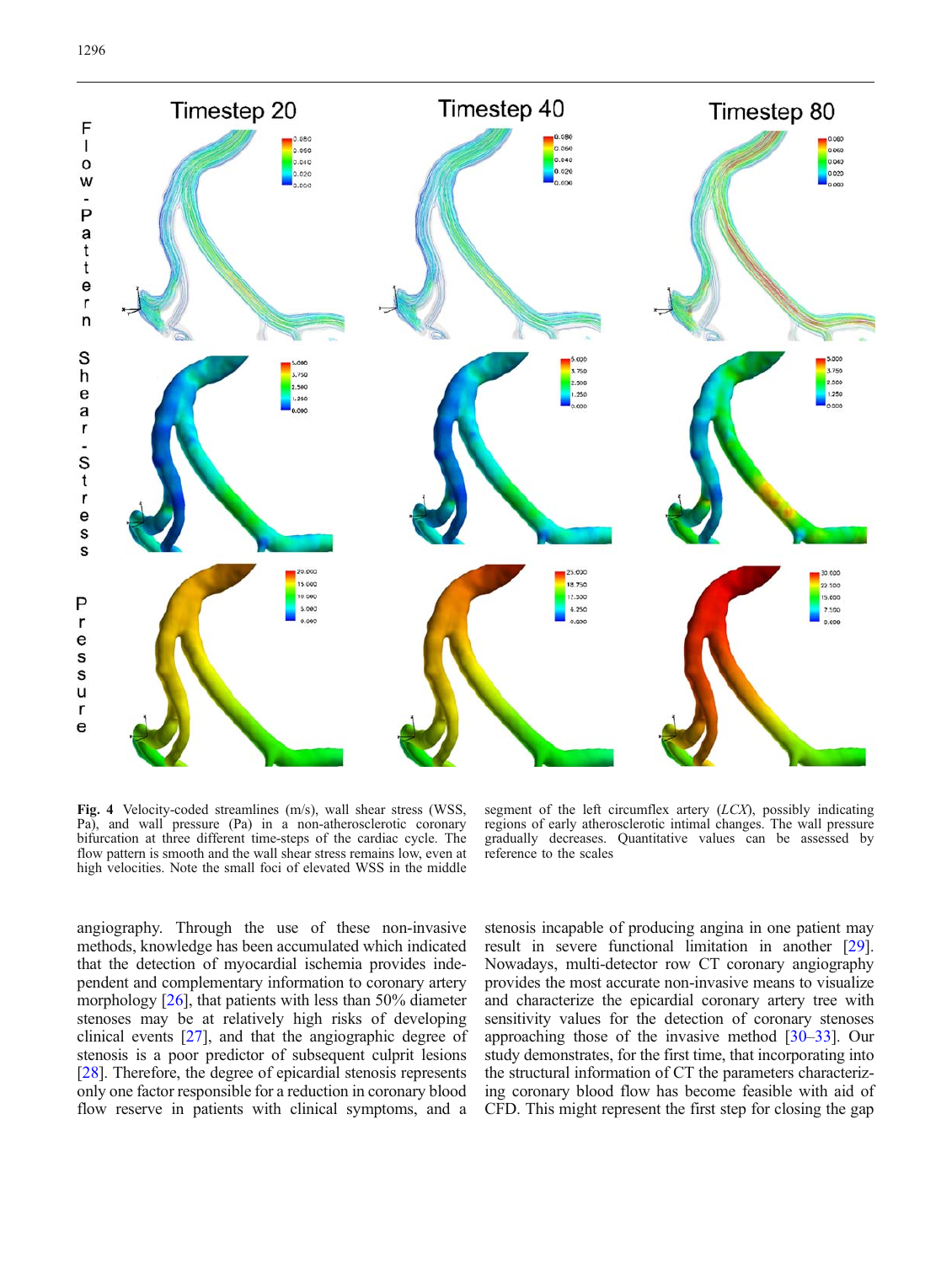<span id="page-7-0"></span>

Fig. 5 Velocity-coded streamlines (m/s), WSS (Pa), and wall pressure (Pa) in an atherosclerotic bifurcation at three different timesteps of the cardiac cycle. The flow pattern is turbulent and distorted, but no vortices are found. There are many regions of elevated wall shear stress correlating either to stenotic segments or

to irregular vessel geometry caused by atherosclerosic plaques. The wall pressure gradually decreases and is not significantly influenced by vessel geometry. Quantitative values can be assessed by reference to the scales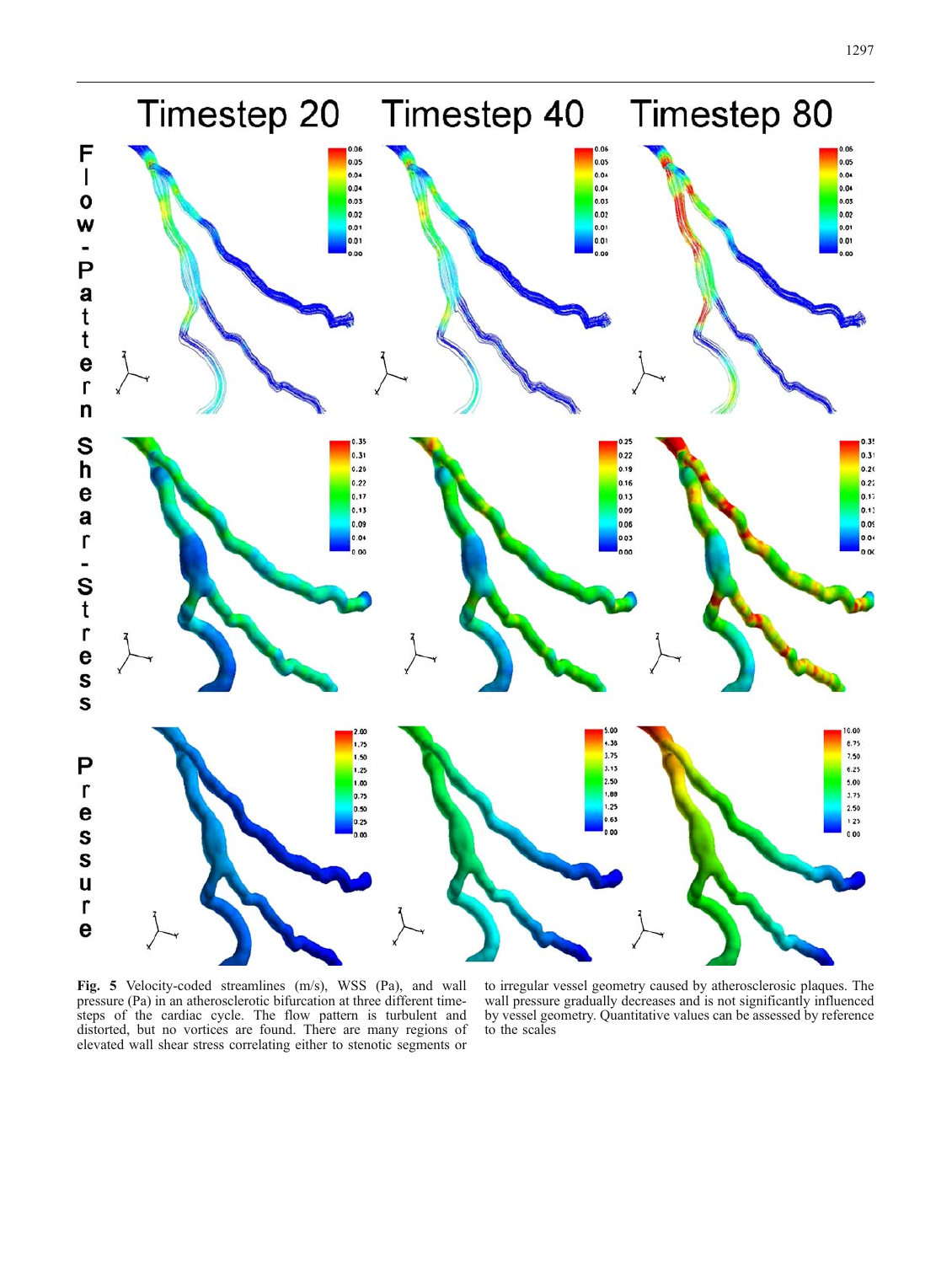between pure coronary artery morphology and its functional consequence on the myocardium.

Experimental evidence suggests that hemodynamic factors are important in the initiation and progression of atherosclerosis [\[5](#page-9-0), [34,](#page-10-0) [35](#page-10-0)]. However, the exact role of the individual parameters could not yet be defined. Conflicting evidence exists with regards to whether low or high WSS may be the initiator of atherosclerosis formation. On the one hand, atherosclerotic plaques have shown to consistently and non-randomly develop in areas of low WSS at arterial bifurcations [\[36,](#page-10-0) [37\]](#page-10-0), while areas with higher WSS are relatively protected from plaque development [[38\]](#page-10-0). Mechanisms that are responsible for the association between low WSS and atheroma formation have been suggested by several authors, including the modulation of endothelial function and structure, the regulation of gene expression implicated in the atherogenic process [\[39,](#page-10-0) [40\]](#page-10-0), the modification of bulk transport of lipid [[5,](#page-9-0) [41\]](#page-10-0), and the promotion of monocyte adhesion to the endothelium [[42\]](#page-10-0). In contrast, high WSS has been proposed from in-vitro studies as a cause of local endothelial injury [\[43\]](#page-10-0) and it has been shown that artificial stenoses produce platelet activation (i.e., a precursor to thrombus formation) at high WSS values [[44](#page-10-0)]. Therefore, the WSS rate might be a better indicator to estimate the risk of arteriosclerosis.

The main function of wall pressure representing a map of the pressure inside the coronary artery is to push the blood into the capillaries and facilitate diffusion into the myocardium. In all patients of this study, the wall pressure decreased towards the periphery of the coronary artery tree with elevated pressure drops in stenotic segments. The increased pressure drop in stenoses reflects the elevated energy needed to drive the flow through these regions. As shown in atherosclerotic coronary arteries, regions of flow acceleration were associated with high WSS. Relating our CFD results to coronary artery morphology, the location of atherosclerotic plaques correlated well with the regions of high WSS. These results indicate that CFD offers a noninvasive means for an in-vivo validation of the abovementioned experimental evidence in coronary arteries of patients.

Highly accurate anatomy for the generation of geometric models is a principal requirement to perform reliable flow simulations and to make assumptions about mass flow, WSS, and wall pressure. With the advent of 64-slice CT [[45](#page-10-0)] and the newest development of dual-source CT [[46\]](#page-10-0), further improvements with regards to temporal and spatial resolution have been made that will allow an even more accurate depiction of coronary artery morphology and pathology. On the other hand, parameters such as movement of the wall and of the adjacent perivascular soft tissue or parameters of blood rheology that might also influence flow characteristics still cannot be adequately simulated.

The calculated mass flow gives an idea about the distribution of blood volume throughout the entire coronary artery system. These results are influenced by the caliber of the vessels. Other factors such as myocardial contraction were not taken into account. Therefore, the absolute quantitative results are not yet suitable for exact perfusion measurements.

The following study limitations have to be acknowledged. First, 16-detector row CT does not offer the best available image quality for imaging coronary arteries as compared to newer scanner technology. In addition, the geometric data for CFD was obtained from a single reconstruction time-point in the early to mid-diastolic phase of the cardiac to simulate pulsatile blood flow throughout the entire cardiac cycle and the vessel contours and diameters might be different at other reconstruction time-points. Second, assumptions concerning in- and outflow have been made which may be different under pathologic conditions. Third, heart movement and the changing pressure at the inner wall of the vessel due to muscle tension cannot be simulated yet and was, therefore, not included in the present calculations. Moreover, the arterial wall was simplified as being stiff, thus, results might differ in elastic models of the coronary artery wall. Fourth, only CFD simulations with a steady blood flow in the aorta have been validated so far [[23\]](#page-9-0). Finally, numerical simulation of blood flow is labor intensive and time consuming. However, future methodological and software development should help to enable the application of CFD analysis in daily clinical routine.

In conclusion, our study demonstrates that the simulation of pulsatile blood flow is feasible in-vivo in coronary arteries of patients with geometric data obtained from multi-detector row CT. CFD analysis allows the characterization of normal and abnormal hemodynamics in coronary arteries and demonstrates rises of WSS within stenosic segments. The methodology applied in this study may provide the basis for future investigation and the validation of causal links between hemodynamic flow variables and myocardial ischemia beyond the assessment of coronary artery morphology alone.

Acknowledgments This paper was supported by the National Center of Competence in Research for Computer Aided and Image Guided Medical Interventions (NCCR CO-ME) of the Swiss National Science Foundation.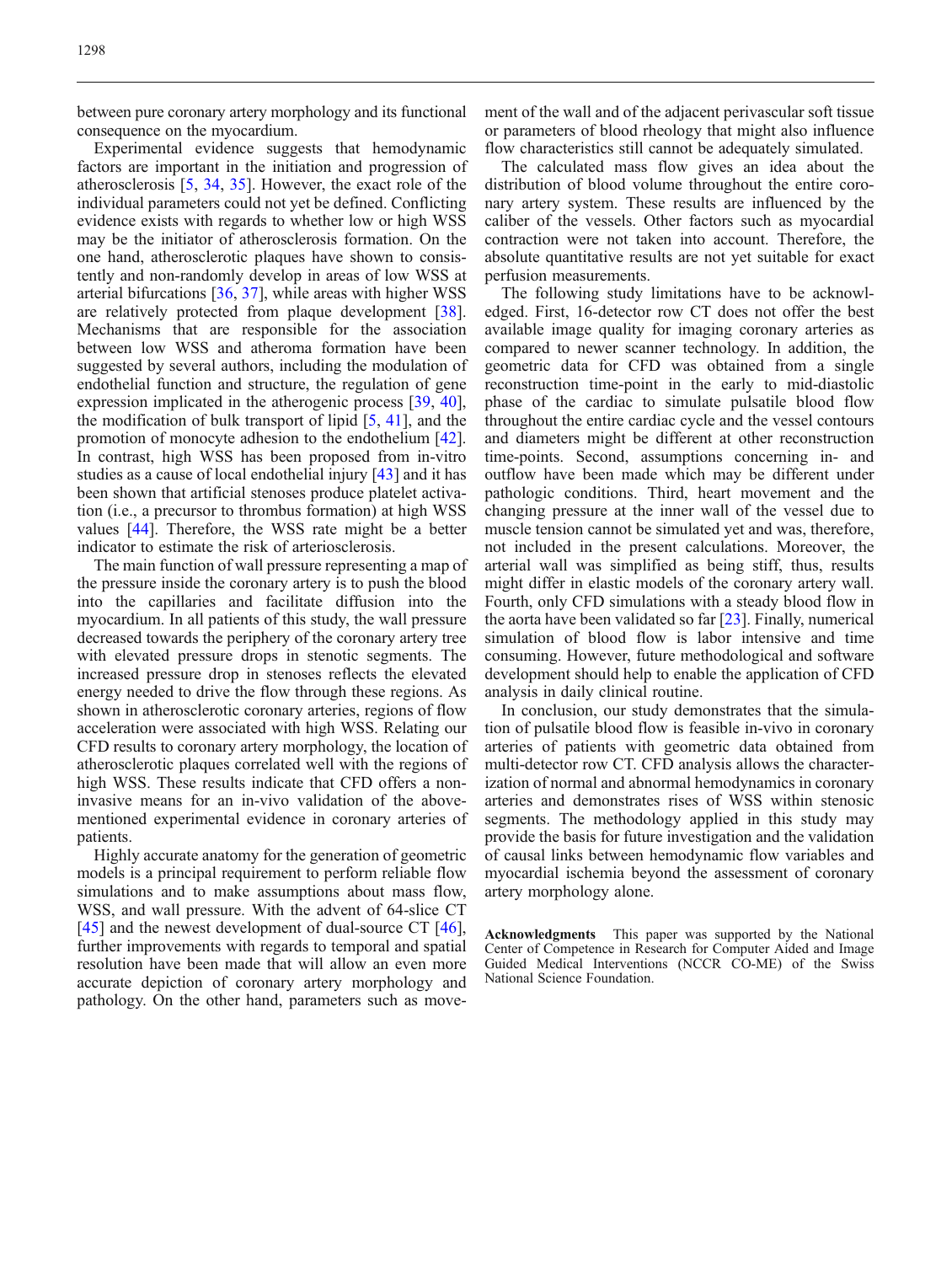#### <span id="page-9-0"></span>References

- 1. Kern MJ, Meier B (2001) Evaluation of the culprit plaque and the physiological significance of coronary atherosclerotic narrowings. Circulation 103(25):3142–3149
- 2. Sambuceti G (2005) Differences and similarities between coronary atherosclerosis and ischaemic heart disease: implications for cardiac imaging. Eur J Nucl Med Mol Imaging  $32(\overline{4})$ :  $385-388$
- 3. Di Carli M, Czernin J, Hoh CK, Gerbaudo VH, Brunken RC, Huang SC, Phelps ME, Schelbert HR (1995) Relation among stenosis severity, myocardial blood flow, and flow reserve in patients with coronary artery disease. Circulation 91(7):1944–1951
- 4. White CW, Wright CB, Doty DB, Hiratza LF, Eastham CL, Harrison DG, Marcus ML (1984) Does visual interpretation of the coronary arteriogram predict the physiologic importance of a coronary stenosis? N Engl J Med 310  $(13):819-824$
- 5. Caro CG, Fitz-Gerald JM, Schroter RC (1971) Atheroma and arterial wall shear. Observation, correlation and proposal of a shear dependent mass transfer mechanism for atherogenesis. Proc R Soc Lond B Biol Sci 177 (46):109–159
- 6. Pijls NH, De Bruyne B, Bech GJ, Liistro F, Heyndrickx GR, Bonnier HJ, Koolen JJ (2000) Coronary pressure measurement to assess the hemodynamic significance of serial stenoses within one coronary artery: validation in humans. Circulation 102(19):2371–2377
- 7. Krams R, Wentzel JJ, Cespedes I, Vinke R, Carlier S, van der Steen AF, Lancee CT, Slager CJ (1999) Effect of catheter placement on 3-D velocity profiles in curved tubes resembling the human coronary system. Ultrasound Med Biol 25(5):803–810
- 8. Shalman E, Rosenfeld M, Dgany E, Einav S (2002) Numerical modeling of the flow in stenosed coronary artery. The relationship between main hemodynamic parameters. Comput Biol Med 32(5):329–344
- 9. Giannoglou GD, Soulis JV, Farmakis TM, Farmakis DM, Louridas GE (2002) Haemodynamic factors and the important role of local low static pressure in coronary wall thickening. Int J Cardiol 86(1):27–40
- 10. Berthier B, Bouzerar R, Legallais C (2002) Blood flow patterns in an anatomically realistic coronary vessel: influence of three different reconstruction methods. J Biomech 35(10):1347–1356
- 11. Santamarina A, Weydahl E, Siegel JM Jr, Moore JE Jr (1998) Computational analysis of flow in a curved tube model of the coronary arteries: effects of timevarying curvature. Ann Biomed Eng 26 (6):944–954
- 12. Boutsianis E, Dave H, Frauenfelder T, Poulikakos D, Wildermuth S, Turina M, Ventikos Y, Zund G (2004) Computational simulation of intracoronary flow based on real coronary geometry. Eur J Cardiothorac Surg 26(2):248–256
- 13. Andersson HI, Halden R, Glomsaker T (2000) Effects of surface irregularities on flow resistance in differently shaped arterial stenoses. J Biomech 33 (10):1257–1262
- 14. Birchall D, Zaman A, Hacker J, Davies G, Mendelow D (2006) Analysis of haemodynamic disturbance in the atherosclerotic carotid artery using computational fluid dynamics. Eur Radiol 16(5):1074–1083
- 15. Sarwal A, Dhawan AP (2001) Three dimensional reconstruction of coronary arteries from two views. Comput Methods Programs Biomed 65(1):25–43
- 16. Flohr T, Ohnesorge B (2001) Heart rate adaptive optimization of spatial and temporal resolution for electrocardiogram-gated multislice spiral CT of the heart. J Comput Assist Tomogr 25  $(6):907 - 923$
- 17. Jakobs TF, Becker CR, Ohnesorge B, Flohr T, Suess C, Schoepf UJ, Reiser MF (2002) Multislice helical CT of the heart with retrospective ECG gating: reduction of radiation exposure by ECG-controlled tube current modulation. Eur Radiol 12(5):1081–1086
- 18. Husmann L, Alkadhi H, Boehm T, Leschka S, Schepis T, Koepfli P, Desbiolles L, Marincek B, Kaufmann PA, Wildermuth S (2006) Influence of cardiac hemodynamic parameters on coronary artery opacification with 64 slice computed tomography. Eur Radiol 16(5):1111–1116
- 19. Lorensen WE, Cline HE (1987) Marching cubes: a high-resolution 3D surface construction algorithm. Comput Graph 21(4):163–169
- 20. Berger SA, Goldsmith EW, Lewis ER (2000) Introduction to bioengineering. Oxford University Press, Oxford, UK
- 21. Canver CC, Dame NA (1994) Ultrasonic assessment of internal thoracic artery graft flow in the revascularized heart. Ann Thorac Surg 58(1):135–138
- 22. Drost C (2002) On/off pump graft patency assessment. Transonic Systems Inc., Ithaca, New York
- 23. Frauenfelder T BE, Ventikos Y, Marincek B, Wildermuth S (2003) Comparison of numerical and experimental flow simulation in patient-specific 3D-models of abdominal aortic aneurysm. In: Annual Meeting and Postgraduate Course of the Cardiovascular and Interventional Radiological Society of Europe-CIRSE., book of abstracts 43.2.7
- 24. Frauenfelder T, Lotfey M, Boehm T, Wildermuth S (2006) Computational fluid dynamics: hemodynamic changes in abdominal aortic aneurysm after stent-graft implantation. Cardiovasc Intervent Radiol 29(4):613–623
- 25. Ku DN (1997) Blood flow in arteries. Annu Rev Fluid Mech 29:399–434
- 26. Hachamovitch R, Hayes S, Friedman JD, Cohen I, Shaw LJ, Germano G, Berman DS (2003) Determinants of risk and its temporal variation in patients with normal stress myocardial perfusion scans: what is the warranty period of a normal scan? J Am Coll Cardiol 41(8):1329–1340
- 27. Little WC, Constantinescu M, Applegate RJ, Kutcher MA, Burrows MT, Kahl FR, Santamore WP (1988) Can coronary angiography predict the site of a subsequent myocardial infarction in patients with mild-to-moderate coronary artery disease? Circulation 78(5 Pt 1):1157– 1166
- 28. Fuster V, Fallon JT, Badimon JJ, Nemerson Y (1997) The unstable atherosclerotic plaque: clinical significance and therapeutic intervention. Thromb Haemost 78(1):247–255
- 29. Topol EJ, Nissen SE (1995) Our preoccupation with coronary luminology. The dissociation between clinical and angiographic findings in ischemic heart disease. Circulation 92(8):2333–2342
- 30. Leschka S, Alkadhi H, Plass A, Desbiolles L, Grunenfelder J, Marincek B, Wildermuth S (2005) Accuracy of MSCT coronary angiography with 64 slice technology: first experience. Eur Heart J 26(15):1482–1487
- 31. Raff GL, Gallagher MJ, O'Neill WW, Goldstein JA (2005) Diagnostic accuracy of noninvasive coronary angiography using 64-slice spiral computed tomography. J Am Coll Cardiol 46  $(3):552 - 557$